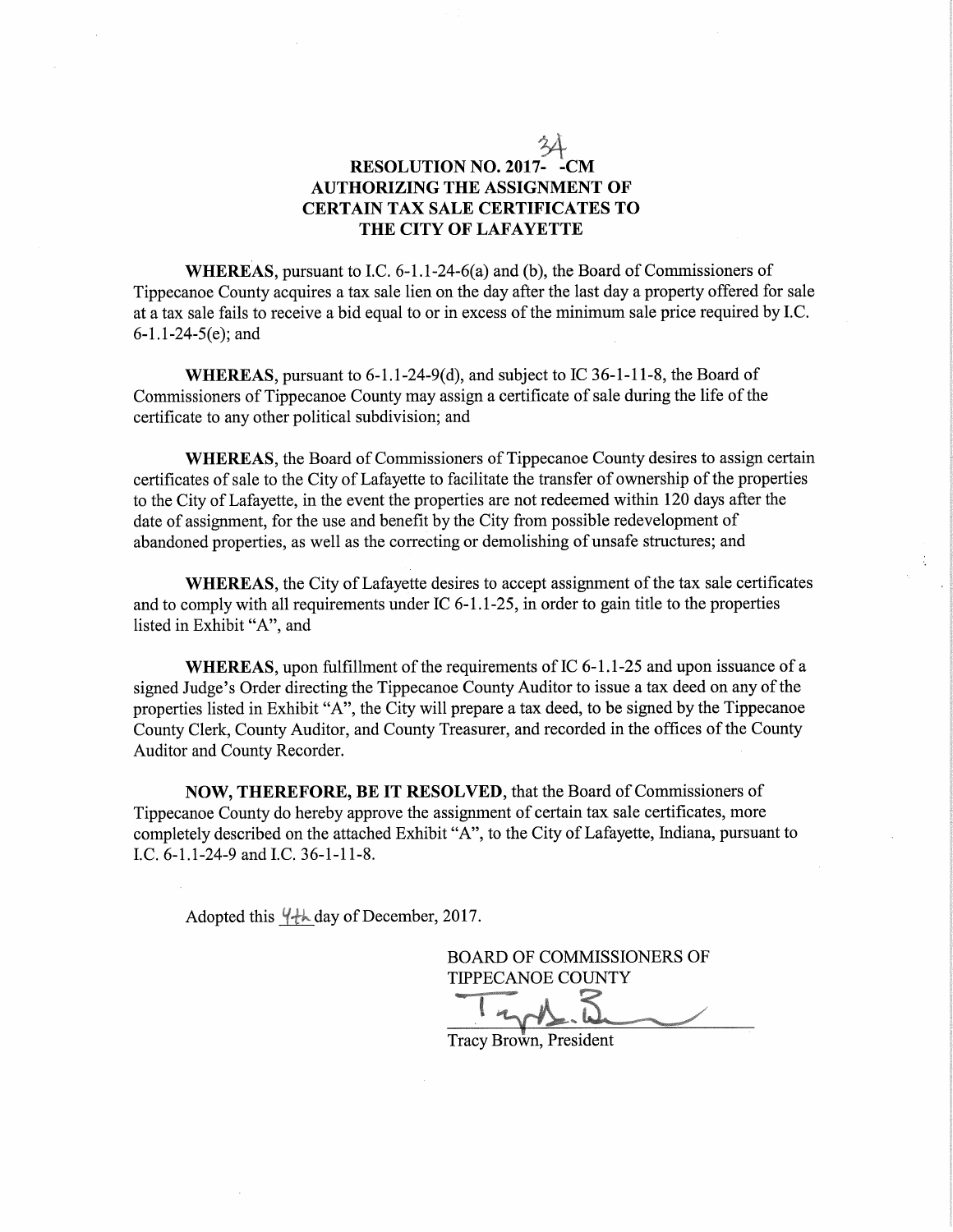Thomas Murtaugh, Vice-President David Byers, Member

ATTEST: Bob Plantenga, Auditor of Tippecanoe County